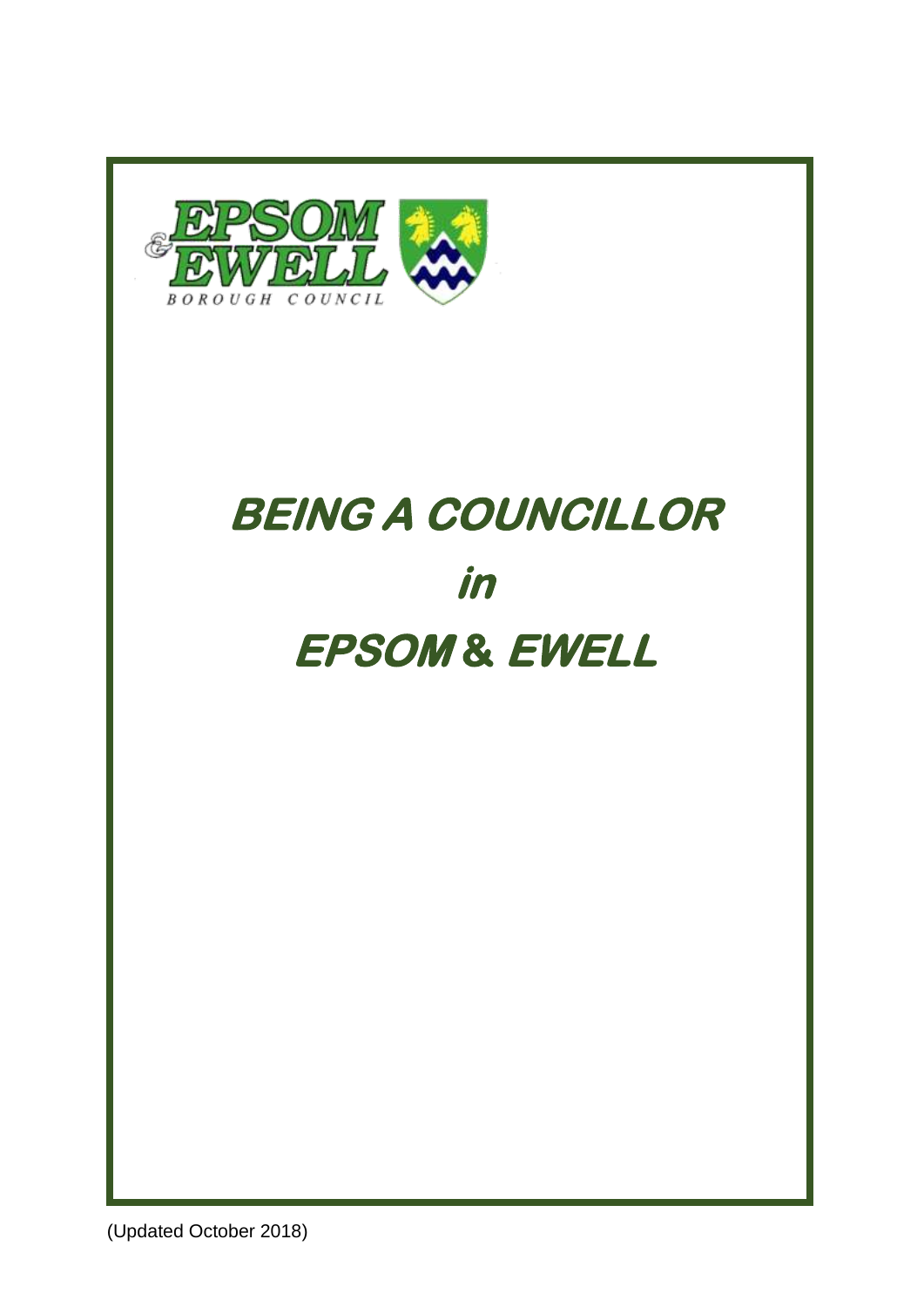# **Ever thought of becoming a local councillor but not sure what it might entail?**

The aim of this guide is to provide some key information about what it means to be a councillor here in Epsom and Ewell and if you are interested, what you need to do.

The guide is divided into five sections:

| 1. Introduction to Epsom & Ewell Borough Council | Page 3  |
|--------------------------------------------------|---------|
| 2. Steps to becoming a Councillor                | Page 7  |
| 3. Life as a Councillor                          | Page 9  |
| 4. Support for Councillors                       | Page 11 |
| 5. Further information                           | Page 13 |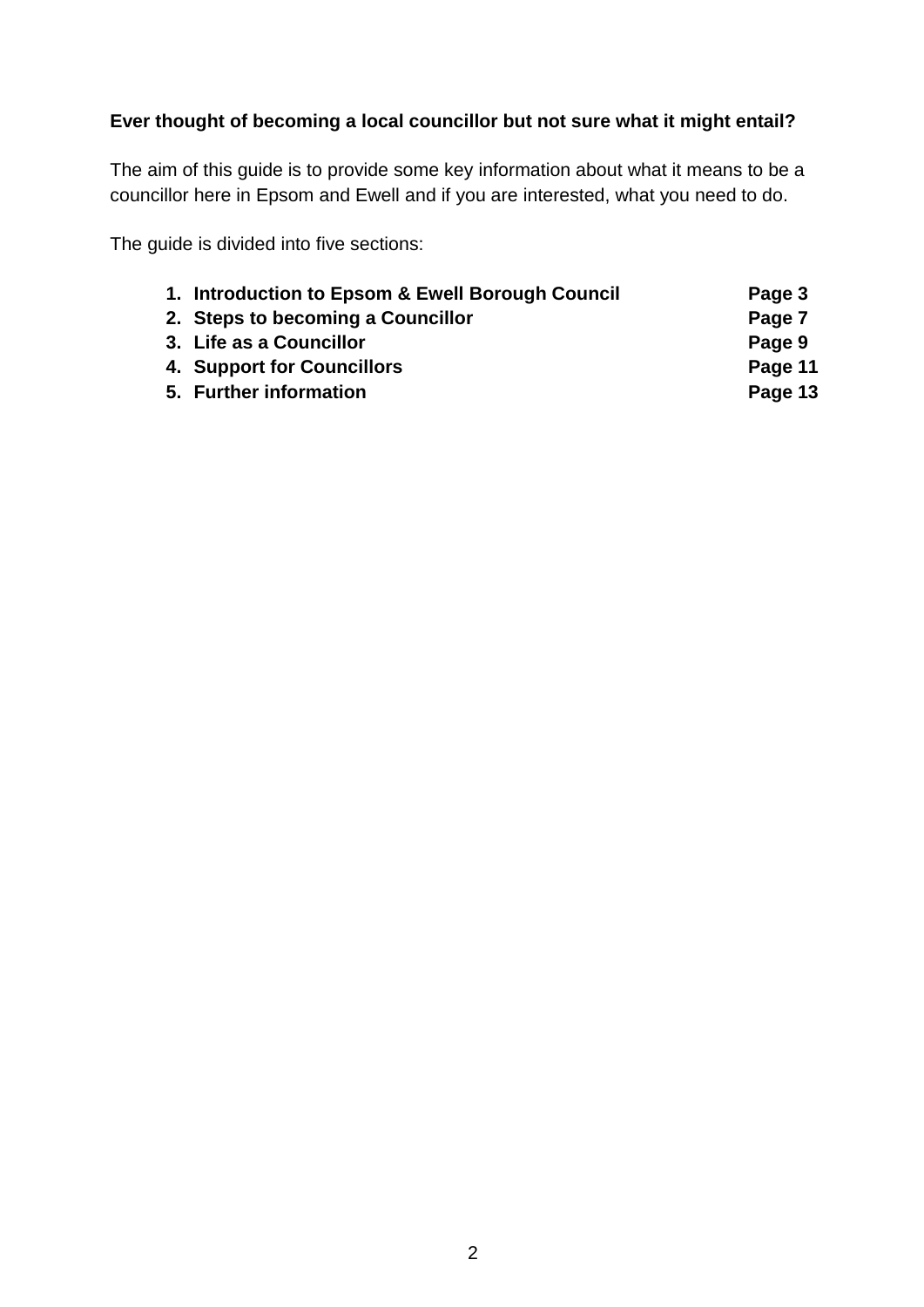

# **1. Introduction to Epsom & Ewell Borough Council**

- **How many Councillors are there in Epsom & Ewell?**
- **When do elections take place?**
- **What is a Councillor's role?**
- **What are the Council's main responsibilities?**
- **How decisions are made at Epsom & Ewell Borough Council**

# **How many Councillors are there in Epsom & Ewell?**

There are currently 38 councillors. Councillors are elected to represent a number of local residents in an area called a "Ward". Three councillors represent each of the Borough's 13 wards (except Auriol Ward, which is represented by two councillors).

Overall representation on the Council is made up as follows:

- 31 Residents' Association councillors
- 4 Conservative councillors
- 3 Labour councillors

# **When do elections take place?**

Elections take place every 4 years in May. In an election year (i.e. 2019, 2023) the formal election process begins with the publication of the Notice of Election in the last week of March, after which you may submit nomination papers to register formally your intention of standing for election.

# **What is a Councillor's role?**

The role of a councillor is to:

- To represent the interests of the Borough as a whole;
- To represent the interests of the constituents in your ward, including those who did not vote for you;
- To deal with constituents' enquiries and representations, fairly and without prejudice;
- To meet key local stakeholders;
- To listen to the needs of local people and partner organisations and take their views into account in policy-making and when taking decisions on particular projects;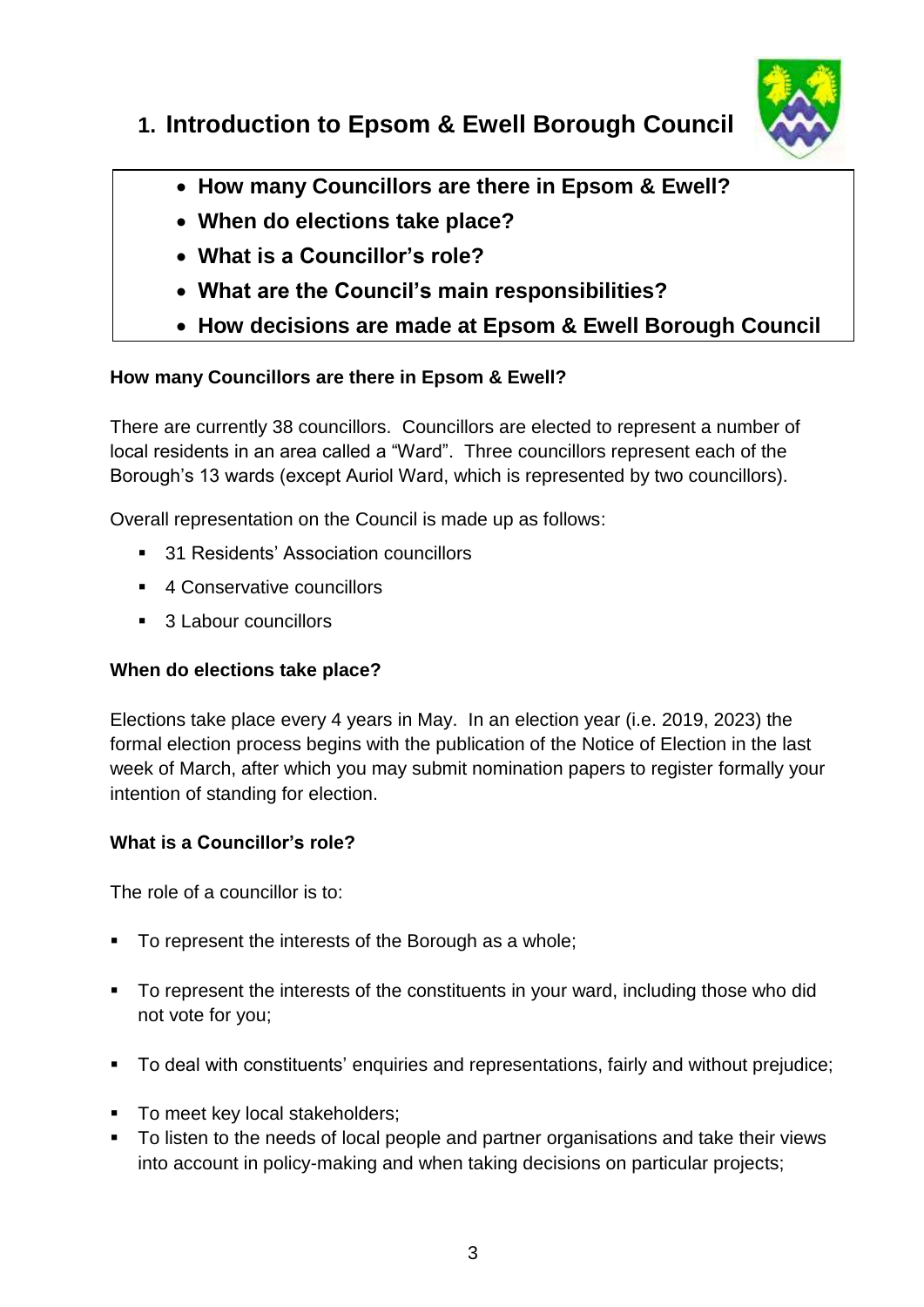- To contribute to good governance and actively encourage community participation and involvement in decision-making;
- To participate in the activities of any outside body to which you may be appointed and report back to the council;
- To champion the causes which further the interests, quality of life and sustainable development of the community;
- To support the most vulnerable people in the community.

This will mean you will need to ensure that local people are informed about:

- Services in their area:
- Decisions that affect them;
- The reasons why decisions are taken by the council
- The rights of local residents

#### **What are the Council's main responsibilities?**

The Council has a lot of responsibilities, some it must carry out and some it chooses to do. Some of the key ones are:

- To plan the future use of land in the area and to decide planning applications
- To collect refuse and keep the streets clean
- To administer housing benefits on behalf of the Government until the introduction of Universal Credit
- **To collect Council Tax**
- To collect Business Rates on behalf of the Government
- **To provide and maintain parks and other public open spaces**
- To provide other leisure facilities such as the Epsom Playhouse
- To manage venues such as Bourne Hall and Ewell Court House
- To provide public car parks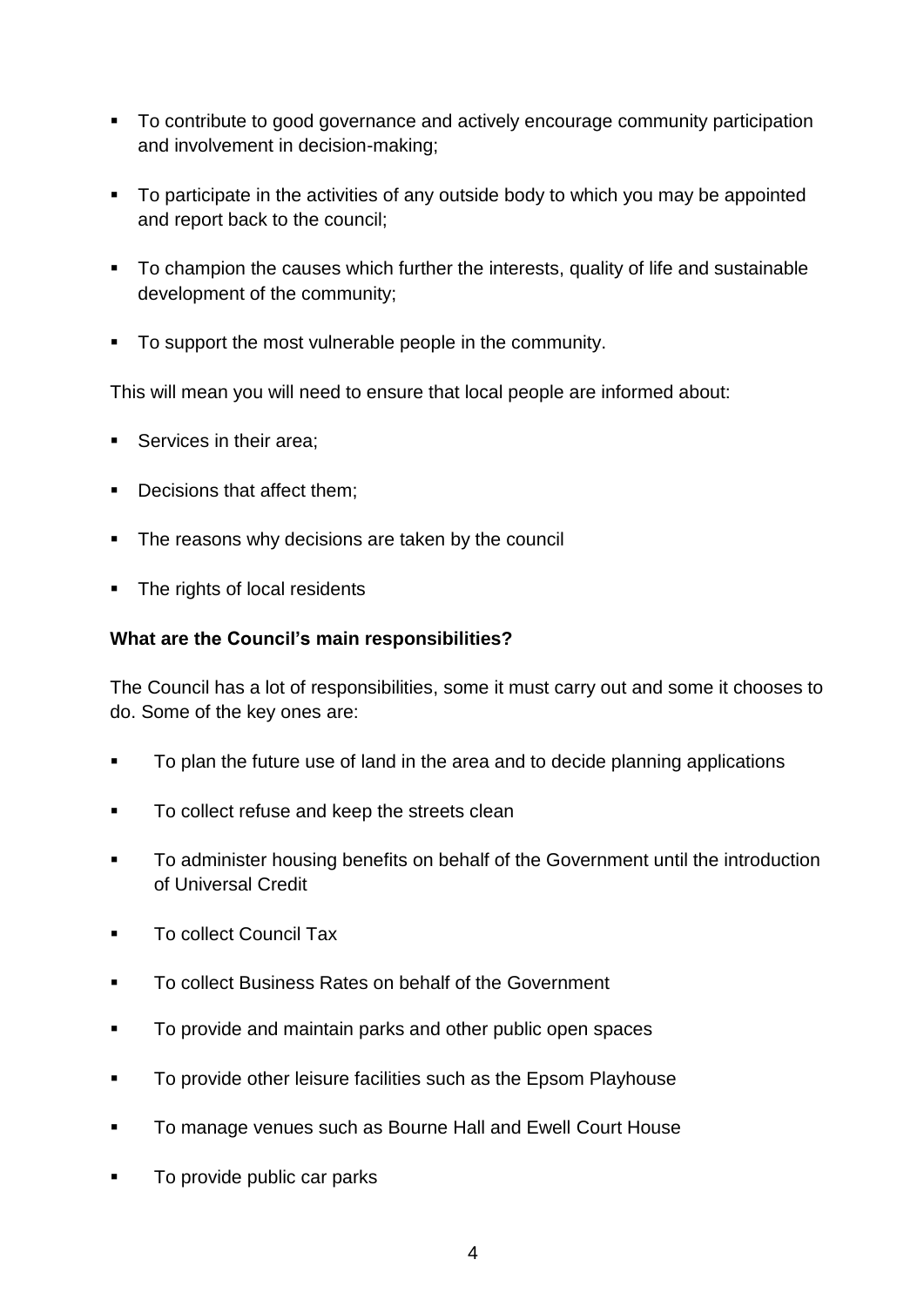- To work with other agencies, as community leader to secure the best practical outcomes for the community in relation to issues such as crime, prosperity, sustainable development, pollution and health.
- **To provide services for older people and people with physical and learning** difficulties, such as day centres, Meals-On-Wheels and transport

## **Structure and decision making at Epsom & Ewell Borough Council**

## **The Council**

The full Council is the sovereign body with power to approve or reject the budget and policy framework proposed by the committees. The Council has ultimate responsibility for establishing the local political decision making process. It is responsible for electing the Mayor and Deputy Mayor, the Chairmen of committees and for appointing committees (details of these can be found in the Constitution). The Council's rules also provide for councillors to ask questions on matters of local concern or propose matters for debate. The Council usually meets five or six times each year and is open to the public

#### **The Constitution**

The Council's Constitution sets out how the council operates, how decisions are made and the procedures that are followed to ensure that these are efficient, transparent and accountable. Some of these processes are required by the law, while others have been decided by the Council. You can view the Constitution on the Council's website or ask to see a copy at the Town Hall.

#### **Ethical Framework**

Councillors have to agree to follow a code of conduct to ensure high standards in the way they undertake their duties. Breaching the Code in certain circumstances is a criminal offence. The Code and other protocols, which set out how councillors must conduct themselves when acting as a councillor, are included in Part 5 of the Constitution.

#### **The Committees**

The Council operates a committee model. It has four policy committees to make decisions on its behalf – Environment & Safe Communities, Community & Wellbeing, Licensing & Planning Policy and Strategy & Resources. Each of these is currently made up of ten councillors and meets between four and six times each year.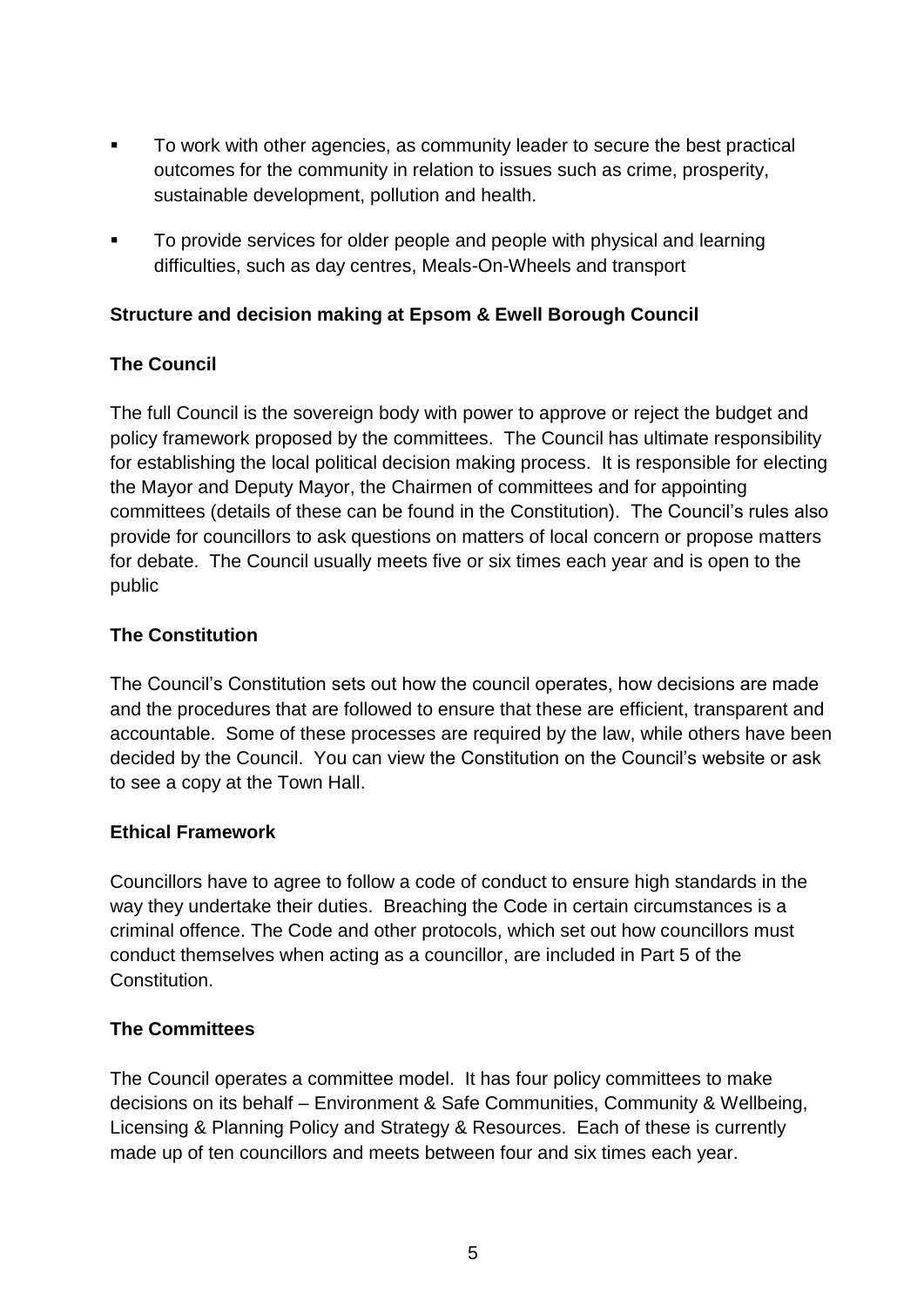There are also two regulatory bodies (Planning Committee and Licensing Sub Committee) and three advisory panels. With the exception of Licensing Sub Committee, all committees generally meet in evenings, with meetings starting at 7.30pm.

Information on the Committees is included in Part 3 of the Constitution.

# **Scrutiny**

The Council's Audit, Crime and Disorder & Scrutiny Committee is charged with examining decisions and the way they are implemented to ensure they are sound and efficient. This Committee also undertakes in-depth reviews of topics of importance to the local community.

# **Council Staff**

The Council's staff (known as "officers") are employed to give advice, implement decisions and manage the day-to-day delivery of council services. The Head of Paid Service, which is the Council's Chief Executive, is responsible for the management of the staffing structure. A Protocol governs the relationships between officers and members of the council. This is set out in Part 5 of the Constitution.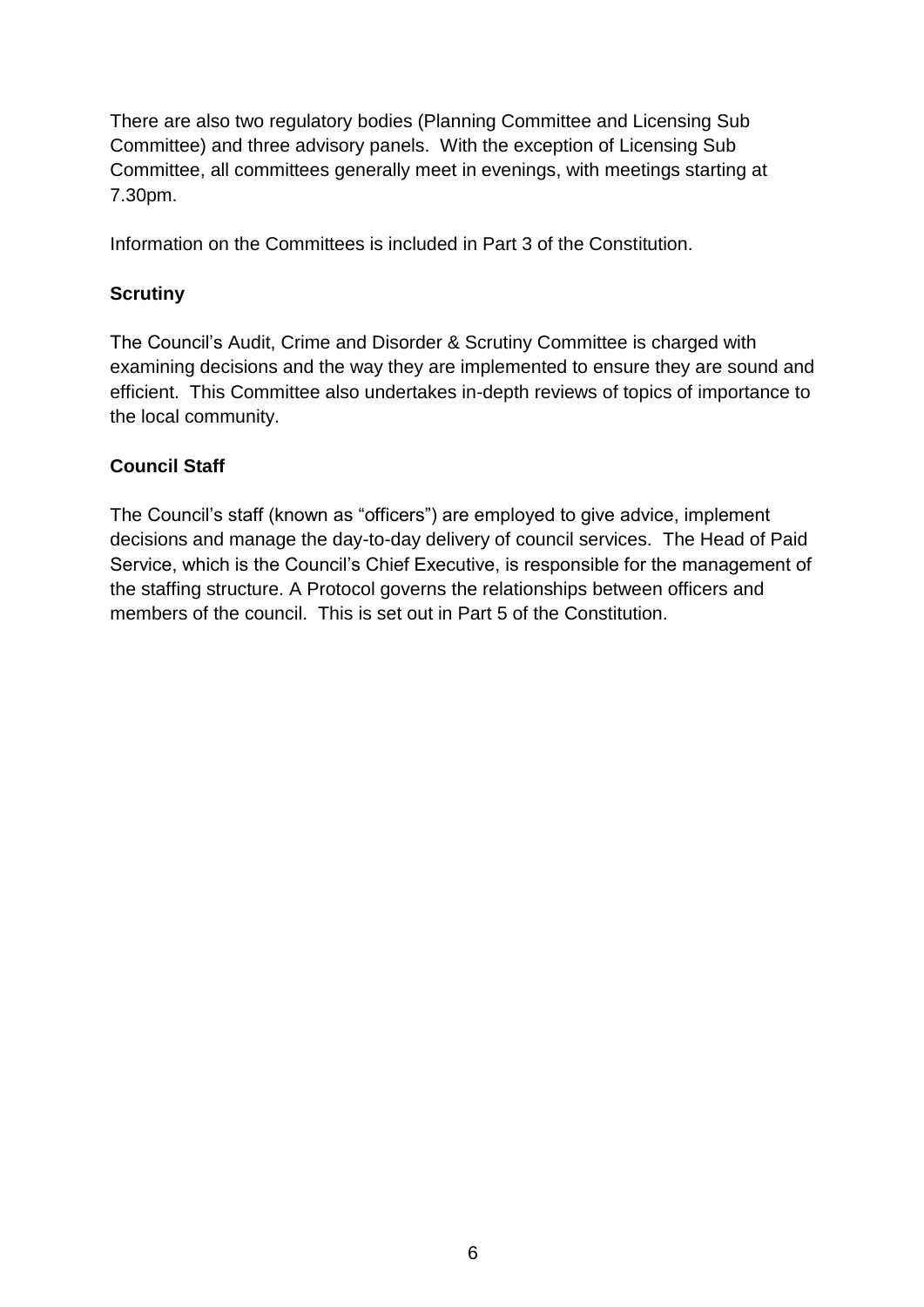# **2. Steps to becoming a Councillor**



- **Who can become a Councillor?**
- **How much does it cost to stand for election?**
- **What qualifications and skills do I need?**
- **What do I need to think about before standing for election?**
- **Next steps**

## **Who can become a Councillor?**

Before you can stand for election, you will need to meet a number of requirements. Some of these include that you:

- **Must be 18 or over on the day of nomination**
- Be a UK, EU or Commonwealth citizen
- Have property, live or work in the Borough
- Have not been declared bankrupt

# **How much does it cost to stand for election?**

If you stand for election as local councillor you do not need to pay a deposit but you will need to have the support of other local residents who will need to put their signature on your nomination papers.

# **What qualifications and skills do I need?**

Whilst you do not need any specific qualifications to become a councillor, it is considered important to have the following skills, knowledge and attributes, as they are a necessary part of the role:

- communication skills
- **•** problem solving and analytical skills
- **team working**
- organisational skills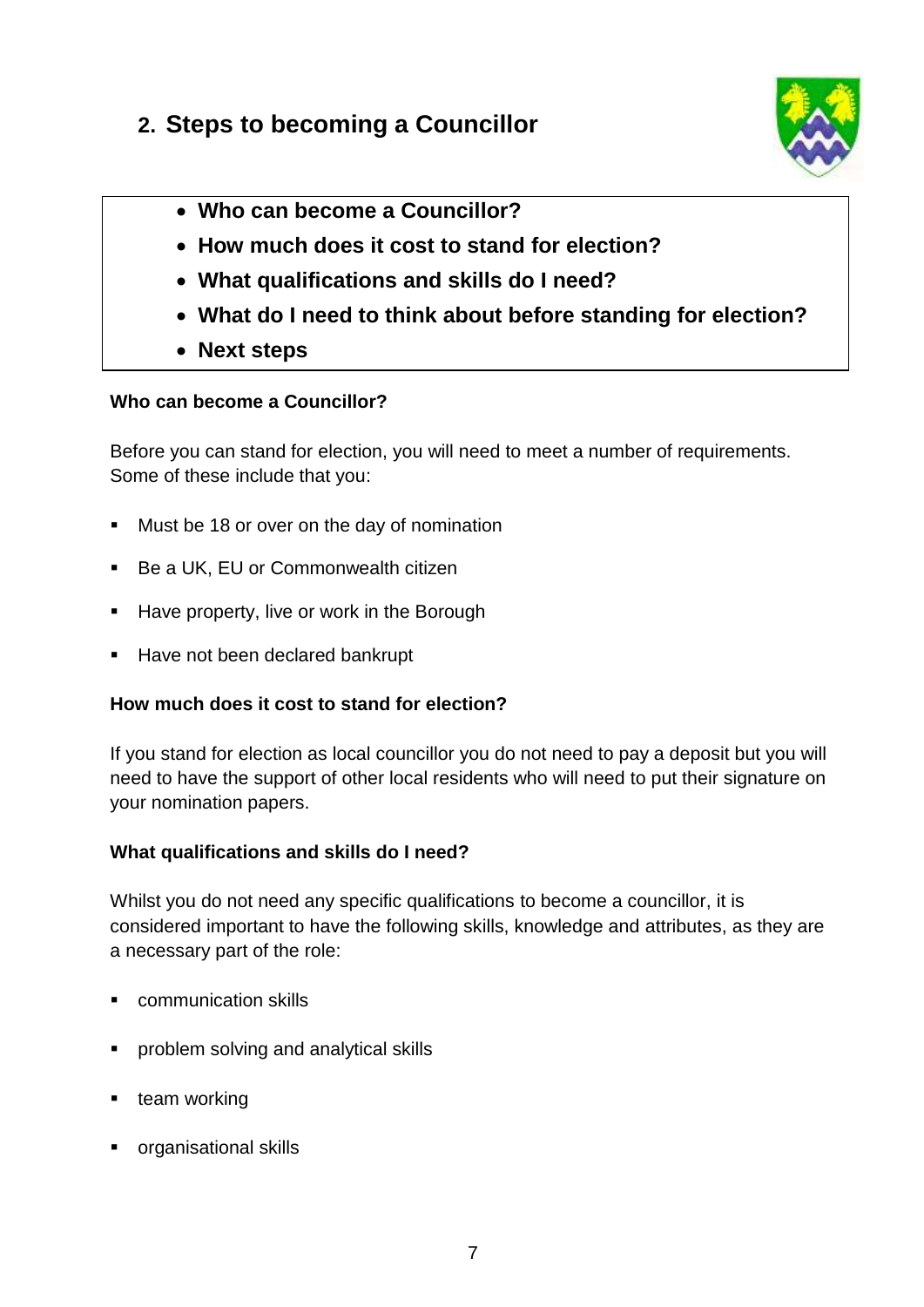ability to engage with your local community

It is worthwhile visiting the website [www.beacouncillor.org.uk,](http://www.beacouncillor.org.uk/) as it provides a wealth of information and personal experiences of those who have chosen to become local councillors.

#### **What do I need to think about before standing for election?**

There are a couple of key matters highlighted here for your consideration.

If elected some of your personal information, such as your contact information will need to be in the public domain. You will be required to list certain information as a part of transparency about interests both you and your partner (if any) holds in the Borough.

There is a programme of regular training and briefing sessions for Councillors during the course of a year. These are in the evenings and start at 7.30pm. Some of these sessions are compulsory. There will be an induction programme after the elections in May 2019, which Councillors will be required to attend. A draft timetable is available on request.

The Council meetings are almost all in the evenings starting at 7.30pm.

#### **Next Steps**

There is a strict timetable running up to elections and nominations need to be received by a specific deadline. This is normally during the first week in April.

Further information about the Council and elections can be found on the Council's website at [www.epsom-ewell.gov.uk](http://www.epsom-ewell.gov.uk/) and the Council's Electoral Services Team can be contacted on 01372 732000 or via email: [electoralservices@epsom-ewell.gov.uk](mailto:electoralservices@epsom-ewell.gov.uk)

It is important to get involved as soon as possible and local contacts known to this Council are set out in section 5 of this guide. If you plan to stand as an independent candidate, the Electoral Services team at Epsom and Ewell Borough Council can advise you about what you will need to do to get your name on the ballot.

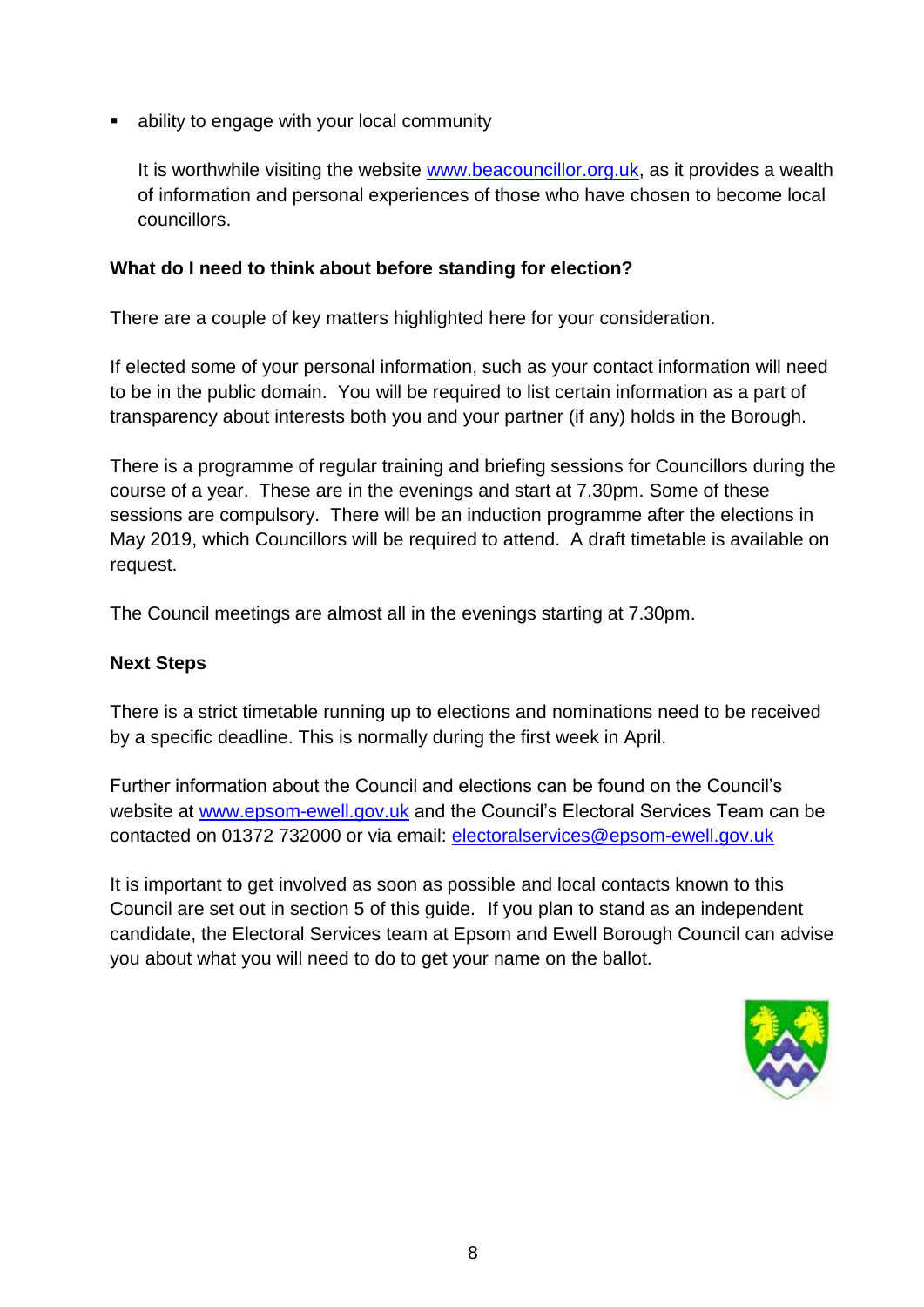# **3. Life as a Councillor**

- **See for yourself**
- **How long is The Term of Office?**
- **How much time would I need to commit?**
- **When do meetings take place?**
- **Will I receive any payment?**

#### **See for yourself**

You can get a very good idea of what life is like as a councillor if you attend one of the Council's committee meetings. Agendas for the meetings are available on the Council's website and Mod.Gov App prior to the meeting. Meeting dates for the year are published on the Council's website. You might like to talk to an existing Councillor to find out more about serving the community.

## **How long is the Term of Office?**

Borough councillors serve a four-year term. If you are elected at a by-election, you will serve until the next scheduled elections for this Council.

#### **How much time would I have to commit to the role?**

It is for you to decide the level of commitment you are able to give to being a councillor. It also depends on your role in the Council and the number of commitments you take on. It could vary from a few hours a week to almost full time work.

For most meetings you attend there will be papers that you may need to spend some time reading and understanding beforehand.

If your outside commitments allow, you could devote a large proportion of your time, in addition to attending committee meetings, at site meetings, meeting constituents or dealing with Council activities at home. You are likely to receive some post, e-mails and telephone calls from constituents looking for help in dealing with a problem. Not every caller will telephone at what you might think is a reasonable hour and some residents will not be aware of which problems a Councillor can help with and which he or she cannot solve. Being on the Planning Committee could involve regular site visits as well as attending the Committee's 11 meetings each year.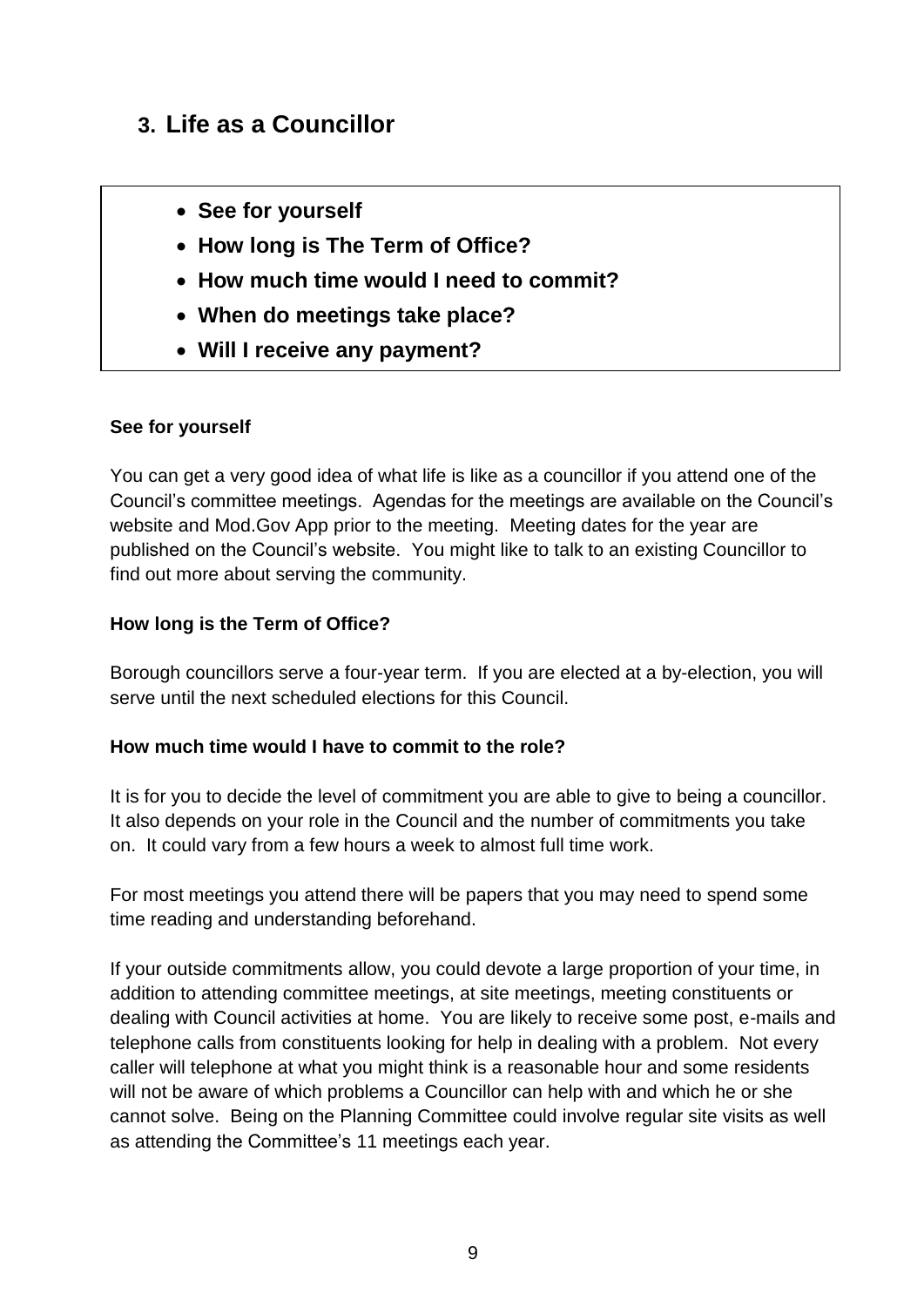Many councillors represent the Council on one or more outside bodies. Background reading and attendance at meetings of these organisations would increase the time commitment and you would be expected to act as a facilitator between the work of the outside body and the work of the Council.

# **When do meetings take place?**

Meetings of the Council take place approximately five times a year. Meetings of the Council and its committees take place at the Town Hall, The Parade, Epsom. Meetings of the policy committees take place between 4 and 6 times a year. However, there can be external meetings and committees you may need to attend and they are likely to be outside the Borough.

In any 6-month period, a councillor must attend at least one meeting.

Most council meetings take account of the fact that councillors and the public have full time jobs and can only meet during the evening. They usually start at 7.30pm.

## **Will I receive any payment?**

Councillors do not receive a salary for the time they give up to serve their community. They do, however, receive a basic allowance and expenses to ensure they are not out of pocket. The Council has established an Independent Remuneration panel to advise on the appropriate level of allowances which periodically reports to Council. The following councillors receive an additional allowance in recognition of their special responsibilities:

- Committee Chairmen
- **Party and Residents' Association Chairman/Group Leaders**
- Members of the Planning Committee

Councillors may claim a payment if they have to make arrangements for childcare or other dependent care in order to attend council meetings. They are reimbursed for the cost of any travel on council business that takes them outside the Borough. For details of the allowances paid to councillors please see Part 6 of the Council's Constitution.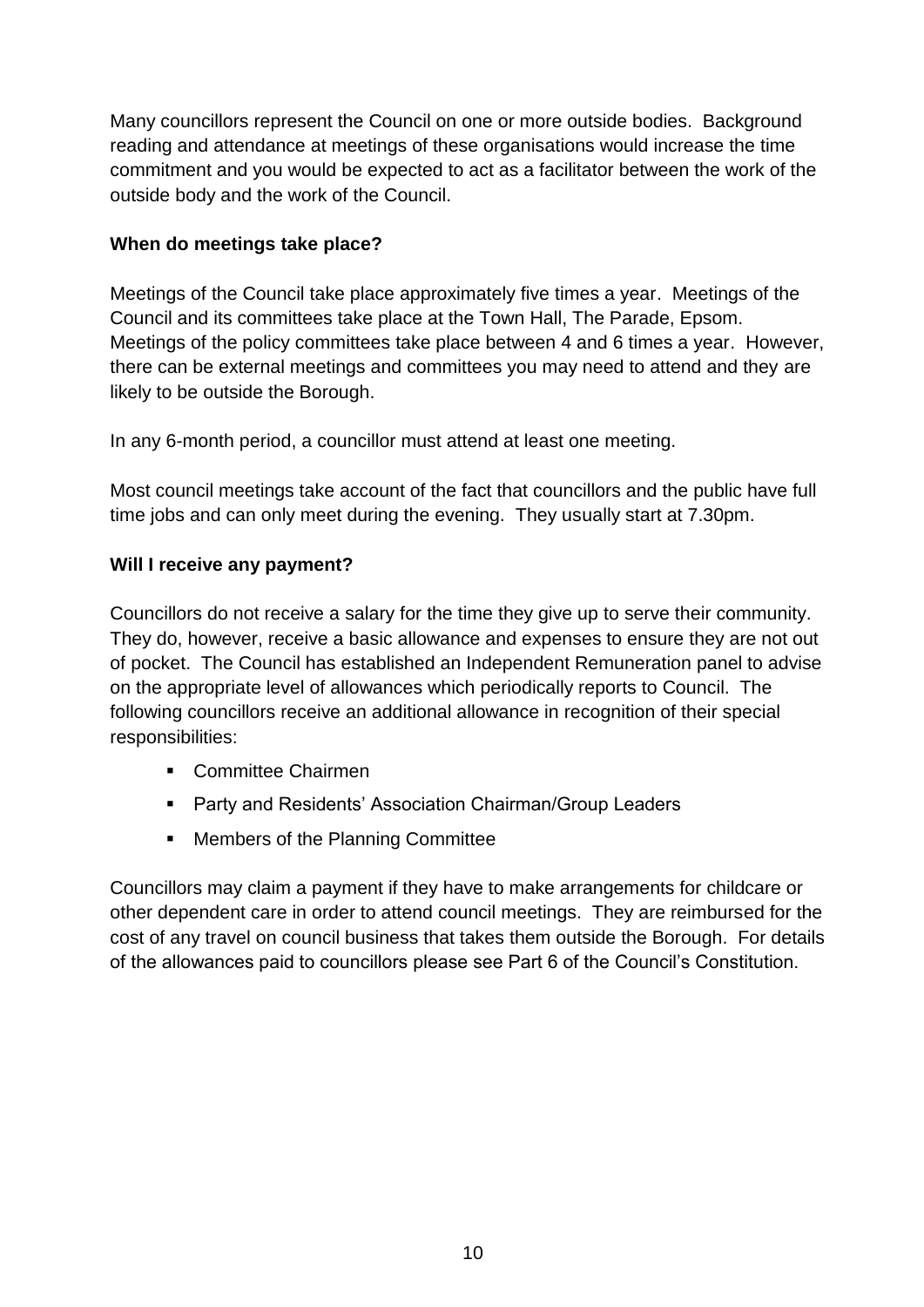# **4. Support for Councillors**



- **Is there any training available for new Councillors?**
- **Will my employer release me for Council duty?**
- **What support is available if I have a disability?**
- **Can I get help with Council work?**
- **What support will I get from Council Officers?**
- **Will I need to work from home?**

# **Is there any training available for new Councillors?**

Epsom & Ewell Borough Council provides an induction programme for new councillors and a full range of training events to help them in their roles. Newly elected councillors should be prepared to be quite busy during their first month or so in office.

Depending on your role, some training will be mandatory and some will be discretionary. For example, a course on computer skills will be discretionary; however, training on meetings skills, presentation and chairing meetings might be mandatory. Training on equalities and safeguarding, member officer relations is mandatory.

There are specific courses and seminars available on Local Government Finance, Planning, Licensing, Environmental Health as well as opportunities to attend national conferences and workshops on topics of relevance to local authorities.

# **Will my employer release me for council duties?**

People in employment may be entitled to some time off under the Employment Rights Act 1996, Section 50. This is a matter best discussed with your employer before you stand for election. Some employers understand the need for councillors to undertake some council duties during the day and recognise the benefit of their staff undertaking civic duties. Currently, the majority of Council meetings are arranged during the evening but this may not always be the case.

# **What support is available if I have a disability?**

The Council will make any adjustments that are considered reasonable in assisting you to be fully involved. Whilst being a councillor is not considered full-time employment, you should check whether this might affect any benefits you receive. **Will I get help with Council work?**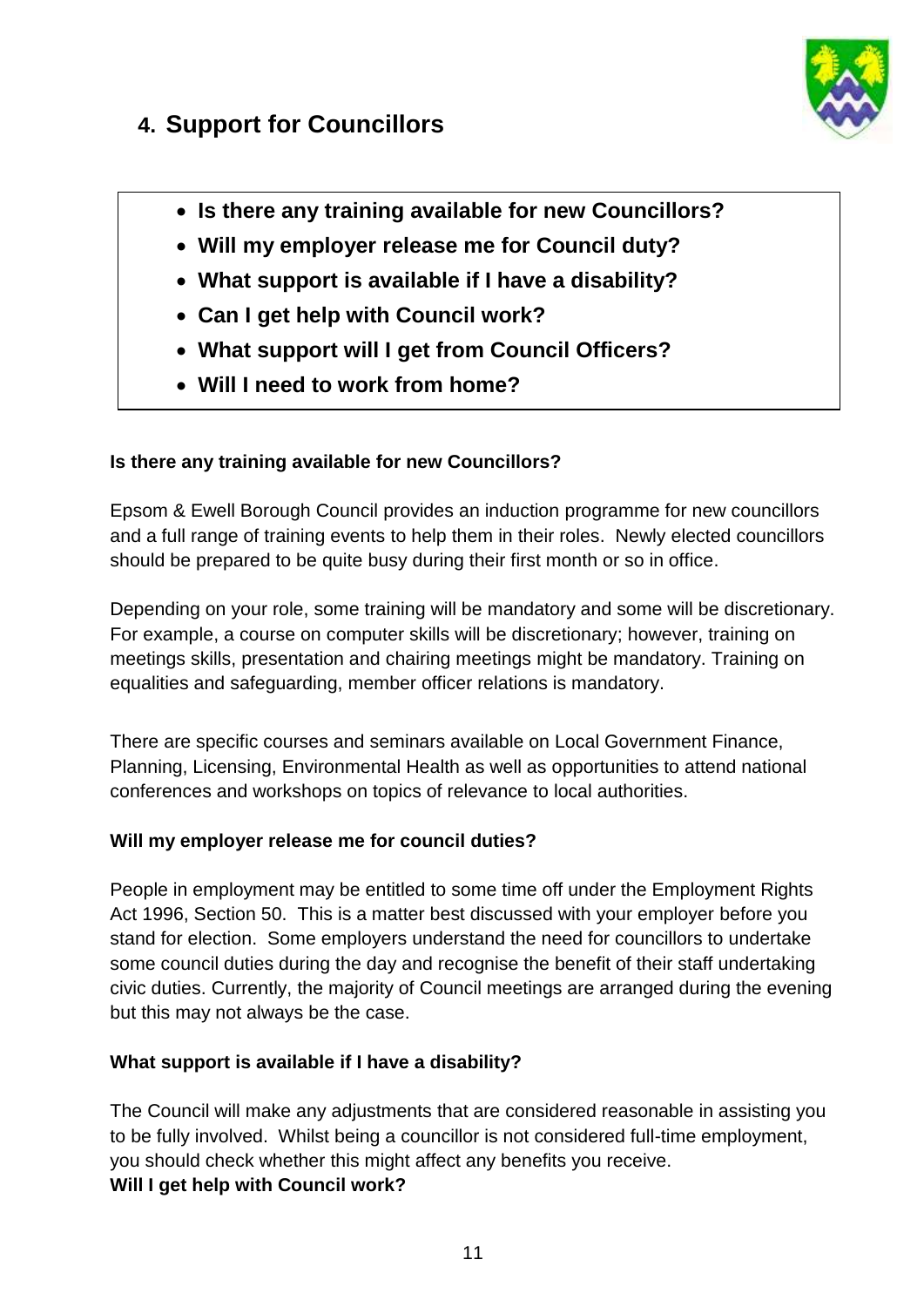The Council has a small dedicated Democratic Services team, which manages the administration of council meetings. Councillors have access to a Members' Room and meeting facilities at the Town Hall for conducting council business. The Members' Room provides basic office facilities: a computer from which you will be able to access your council network account, a telephone, magazines, periodicals and brochures and a tea and coffee machine. Each Councillor will also be supplied with an ID badge and parking card to gain access to the Town Hall and barrier controlled car parks when on Council business.

## **What support will I get from Council Officers?**

Council officers are employed to advise councillors and to carry out their decisions. They are committed to assist you fulfil your role; including helping you deal with the problems raised by your constituents. There will almost certainly be someone who is able to offer advice or support on any issue and all you need to do is ask – a useful first point of contact is often Democratic Services.

#### **Will I need to work at home?**

There will be work for you to do at home – reading, preparing for meetings and dealing with enquiries from the public. A significant amount of communication with Officers and residents will be via email.

All councillors are provided with an iPad on which they can access emails and papers for meetings, and the ability to log on securely to the Council's I.T. network for access to office software. Agendas and Minutes are also available on the Council's website. The Council has and continues to reduce printed documentation but you may wish to allocate some space for Council papers at home.